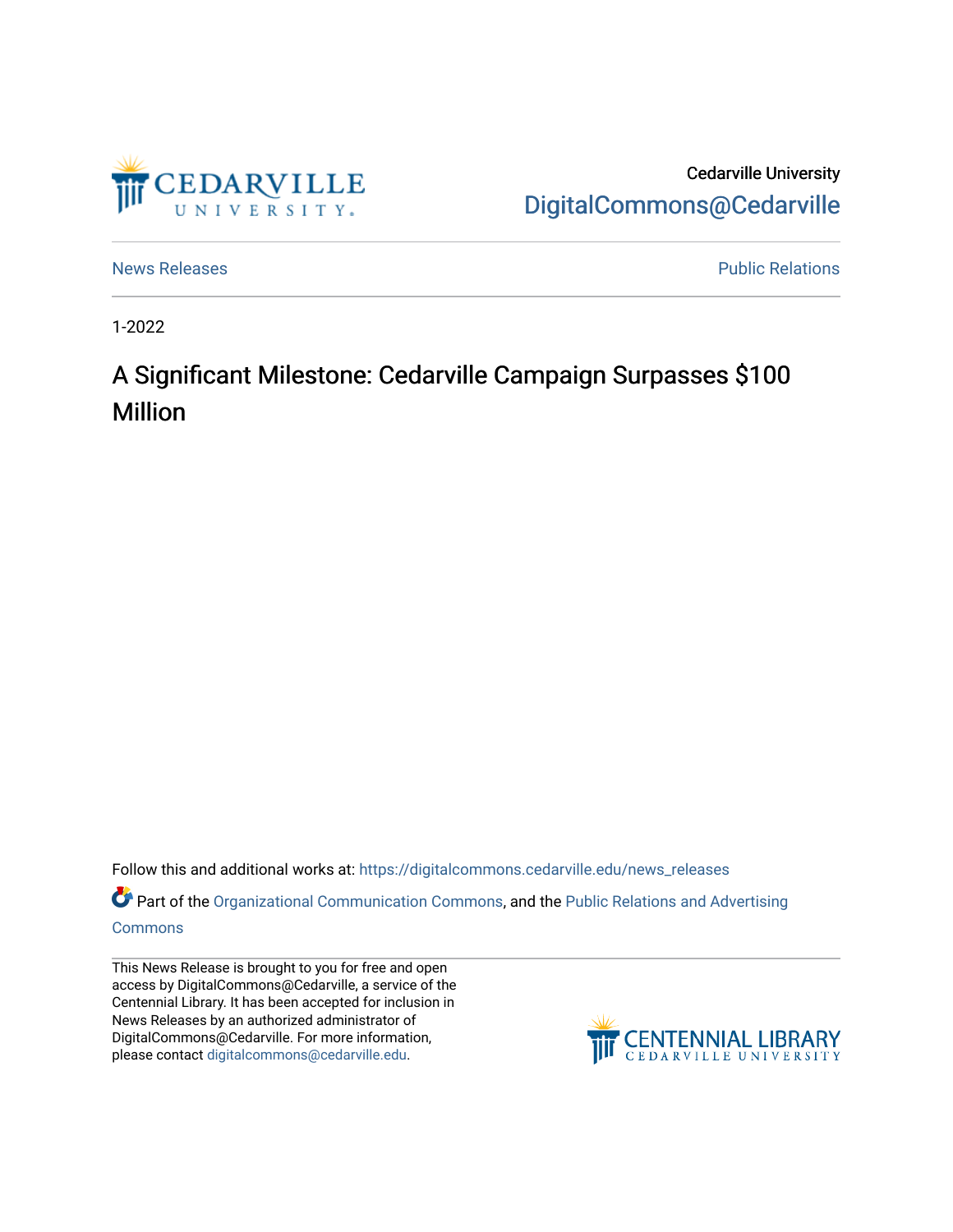**FOR IMMEDIATE RELEASE January 18, 2022**

**CONTACT:** Mark D. Weinstein Executive Director of Public Relations [937-766-8800](tel:937-766-8800) (o) [937-532-6885](tel:937-532-6885) (m) [Mweinstein@cedarville.edu](mailto:Mweinstein@cedarville.edu) @cedarvillenews

## **A Significant Milestone: Cedarville Campaign Surpasses \$100 Million**

**CEDARVILLE, OHIO --** In October 2021, Cedarville University president Dr. Thomas White shared with the campus community that the university had secured financial commitments totaling \$95.6 million toward the \$125 million goal in its One Thousand Days Transformed: The Campaign for Cedarville.

In just three months since the announcement, Cedarville has now surpassed \$100 million in its campaign with a late end-of-year push. In fact, the university has now secured commitments totaling \$101.1M in the largest fundraising campaign in its 135-year history.

"The One Thousand Days Transformed campaign will enable Cedarville to equip students for career success and lifelong impact for the Gospel," said White. "We are grateful for the support this campaign has already received from the many donors who embrace what we are doing at Cedarville. We give thanks to God for the privilege of stewarding the resources He has so graciously provided through this campaign."

In the final months of 2021, Cedarville received a \$2 million commitment from an anonymous donor, a \$1 million contribution from The Schiewetz Foundation in Dayton and more than \$700,000 during the annual Giving Tuesday initiative in November. Since the comprehensive campaign launched October 1, more than 2,500 members of the Cedarville community have supported the campaign through 37,094 financial gifts. And, more than 400 gifts were made by individuals making their first gift to Cedarville University.

A core message throughout the campaign is that every gift matters. This message has resonated with contributors, as gifts have ranged from \$1 to \$12 million.

The success of the campaign to date comes from the generosity of several constituent groups, including alumni, parents of Cedarville students and friends of the university. More than 14,000 alumni along with 6,200 parents and 9,200 friends of the university have given generously to the campaign.

The One Thousand Days Transformed campaign features strategic projects that will enhance the education provided to Cedarville students and sustain the university for the future. Of the \$125 million goal, \$92.5 million will be used for university facilities; \$15 million for student scholarships; \$10 million for enhancing the college experience for students, including financial assistance in domestic and international mission trips; and \$7.5 million to provide long-term sustainability through planned gifts.

Future campus building projects that are part of the campaign include the Scharnberg Business Center, a welcome center and academic facility, an athletic and academic expansion to Callan Athletic Center and a women's residence hall.